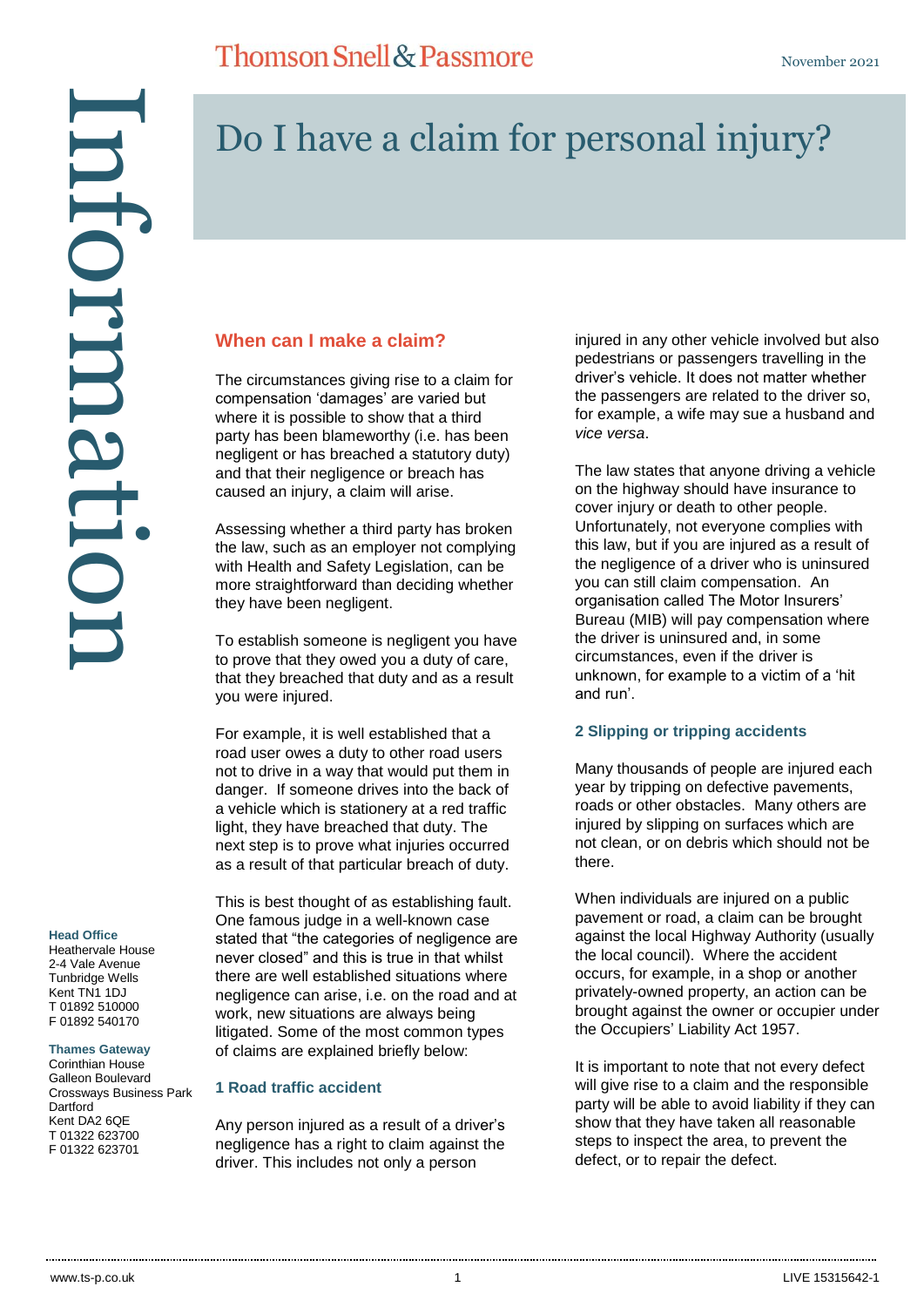## Thomson Snell & Passmore

### Do I have a claim for personal injury?

Continued

It is always difficult to say at the outset whether or not such a case will be successful and if you have been injured in an accident of this nature you should arrange to take photographs of the area where you fell or slipped as soon as practically possible. In addition, measurements should be taken of the size of the defect, i.e. the discrepancy in height between one paving slab and the next.

### **3 Accidents at work**

All employers have a duty to ensure that their employees are as safe as possible at work. The law states that employers must provide employees with a safe place of work, safe equipment and safe systems of work.

The most common types of industrial accident are injuries caused by defective equipment, unsafe systems of work and inadequate training and instruction.

Industrial injuries also include claims involving upper limb disorders and stress at work claims.

### **4 Defective products**

If an injury arises because a product is defective, there are various rights of action available to the injured person. Since 1987 it has been possible to sue under the Consumer Protection Act 1987 and this will give a right of action against the manufacturer and the supplier, as well as other individuals through whom transactions have passed.

### **What if I was partly to blame?**

Many people are reluctant to start a claim because they feel that the accident was

their fault when in strict legal terms the accident was in fact caused wholly, or partly, by the fault of someone else.

Where two or more people are to blame for an accident the law does not prevent an injured party from claiming compensation but will apportion blame between the parties and reduce the injured person's damages accordingly.

This concept is called "contributory negligence", but it is particularly important to bear this in mind when children are injured.

It is common for children to be injured when they run out into the road and are struck by an oncoming car. Most people assume that in these circumstances the child has no claim but this is not necessarily so. In many cases it is possible to establish that the driver was in some way to blame, i.e. by not slowing down or sounding a horn, and hence compensation can be recovered for the child. This is especially the case where the child is very young.

If you have been injured in circumstances where you do feel you are partly to blame always contact a lawyer before ruling out the possibility of claiming damages.

### **When should I see a lawyer?**

It is always best to contact a lawyer as soon as possible after the accident. In many cases it is necessary for the lawyer to interview witnesses, to take photographs and instruct experts quickly and particularly whilst events are still fresh in everyone's mind.

The general rule is that you have three years from the date of the accident to